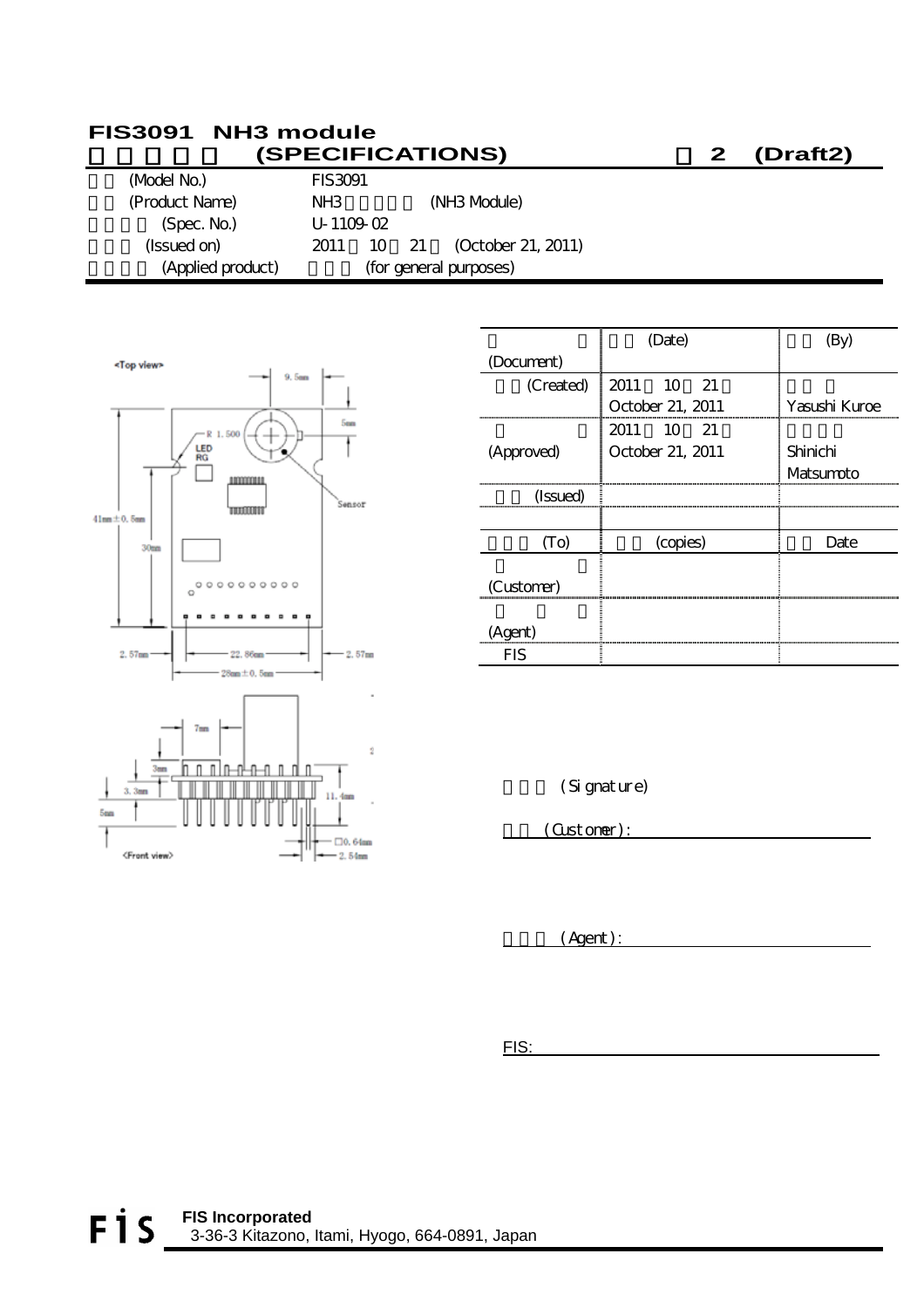|            | <b>SPECIFICATIONS</b> | <b>F</b> is | <b>FIS Incorporated</b> |
|------------|-----------------------|-------------|-------------------------|
| Parts Name | NH3 Module            |             | Specification No.       |
| Model      | FIS3091               |             | U-1109-02               |

### 1. **(Contents)**

| (CONTENTS)                                     |                         |
|------------------------------------------------|-------------------------|
| (SCOPE)                                        | $\mathbf 2$             |
| (PARTS NAME/NUMBER)                            | $\overline{2}$          |
| (ABSOLUTE MAXIMUM RATINGS)                     | $\overline{2}$          |
| <b>(RECOMMENDABLE DRIVING CONDITIONS)</b>      | $\overline{3}$          |
| (EXTERNAL VIEW)                                | $\overline{3}$          |
| (CONNECTOR PIN SPECIFICATIONS)                 | 4                       |
| (INITIAL OPERATION)                            | $\overline{\mathbf{5}}$ |
| <b>(SENSOR DRIVING SPECIFICATIONS)</b>         | $\overline{\mathbf{5}}$ |
| (ALARMSPECIFICATIONS)                          | $\overline{\mathbf{5}}$ |
| (MALFUNCTION CUTPUT)<br>ML.                    | $6\phantom{1}6$         |
| <b>RESET</b>                                   | 6                       |
| NON-USE TERNINALS<br>(CAL)<br>(MDF).           | 6                       |
| (CUALITY DATA)<br><b>SERIAL</b><br><b>RST)</b> | 6                       |
| (LED OUTPUT SPECIFICATIONS)<br><b>LED</b>      | 8                       |
| (MECHANICAL CHARACTERISTICS)                   | $\overline{\mathbf{8}}$ |
| (MODEL NO. AND PRODUCTION LOT NO.)             | 9                       |
| (ANTI-HUMIDITY MATERIAL)                       | $\overline{9}$          |
| (TIMING CHART)                                 | 9                       |
| (CIRCUIT DRAWING)                              | 10                      |
| (NOTES)                                        | 10                      |
| (RELATED DOCUMENTS)                            | 11                      |
| (QUALITY ASSURANCE)                            | 11                      |
| (HANDLING OF THIS SPECIFICATION)               | 11                      |
|                                                |                         |

(Attached documents);

(Product drawing)

#### 履歴 (Revision history)

|                      | $\checkmark$<br>(Date) | (Contents)             | (Created      |
|----------------------|------------------------|------------------------|---------------|
|                      |                        |                        | by)           |
|                      | 2011 9 28              | (Draft 1 created)      |               |
| $(D \text{raft } 1)$ | September 28, 2011     |                        | Yasushi Kuroe |
|                      | 2 (Draft 2011 10 21    | (Draft 2 created)<br>2 |               |
| 1)                   | October 21, 2011       |                        | Yasushi Kuroe |
|                      |                        |                        |               |
|                      |                        |                        |               |
|                      |                        |                        |               |
|                      |                        |                        |               |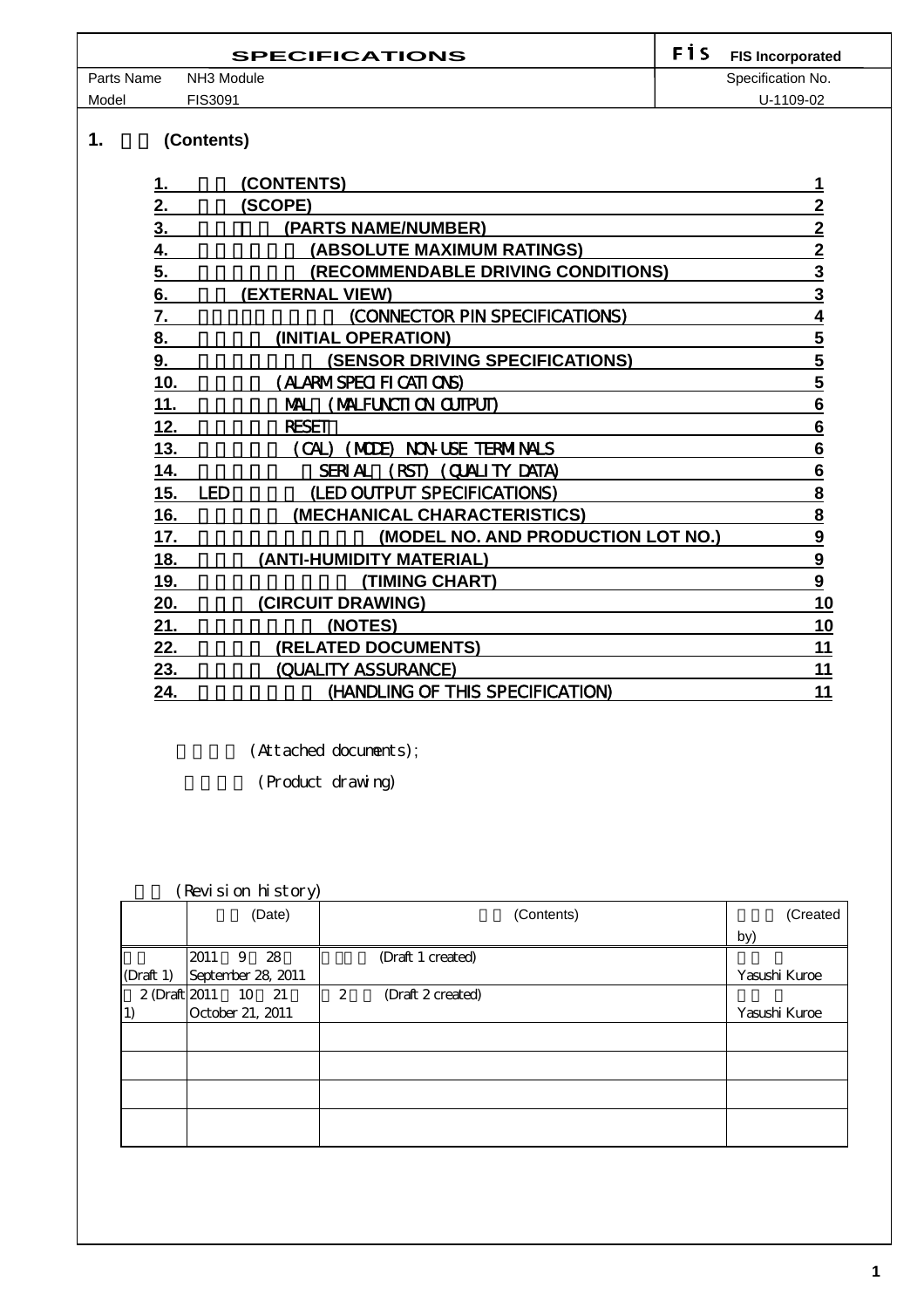

#### **4.** *Absolute Maximum Ratings*

| (Parameter)                   | (Symbol)                                                         | (Maximum Rating)      | (Remark)                   |  |
|-------------------------------|------------------------------------------------------------------|-----------------------|----------------------------|--|
|                               | <b>VDD</b>                                                       | $-0.3v$<br>$\Omega$   |                            |  |
| (Power supply voltage)        |                                                                  |                       |                            |  |
|                               | <b>VIN</b>                                                       | $-0.3v$<br>$VDD+0.3v$ |                            |  |
| (Input voltage)               |                                                                  |                       |                            |  |
|                               | <b>VOUT</b>                                                      | $-0.3v$<br>$VDD+0.3v$ |                            |  |
| (Output voltage)              |                                                                  |                       |                            |  |
|                               | Ta                                                               | 120<br>10<br>(sec)    |                            |  |
| (High temperature)            |                                                                  |                       |                            |  |
|                               | Top                                                              | $-10$<br>50           |                            |  |
| (Operating temperature range) |                                                                  |                       | (Without dew condensation) |  |
|                               | Tst                                                              | $-40$<br>60           |                            |  |
| (Storage temperature range)   |                                                                  |                       | (Without dew condensation) |  |
| (Others)                      |                                                                  |                       |                            |  |
|                               | (Should not be contaminated by organic solvents such as IPA, and |                       |                            |  |
|                               | siloxane compound.                                               |                       |                            |  |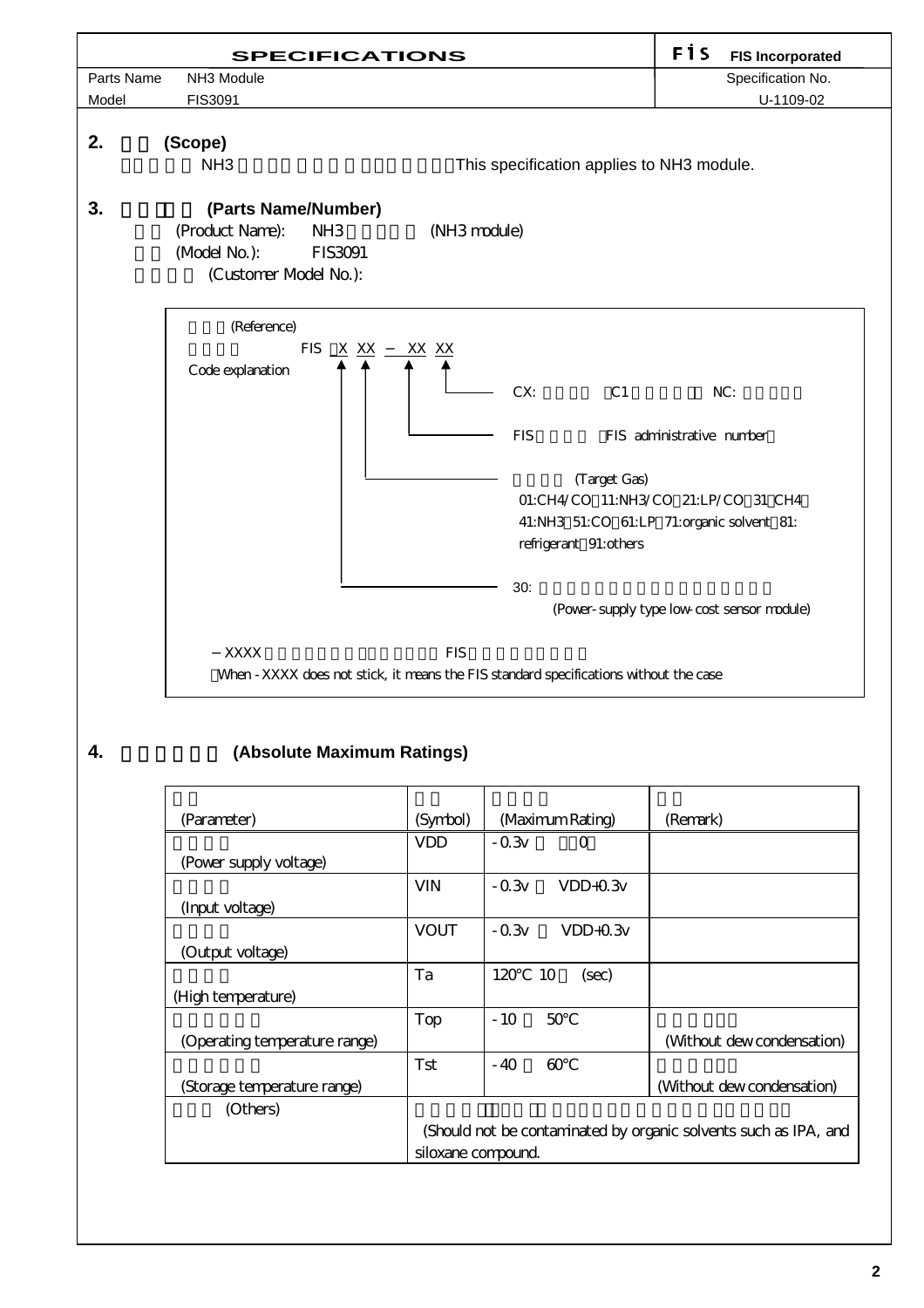| <b>SPECIFICATIONS</b> | <b>F1S</b> FIS Incorporated |
|-----------------------|-----------------------------|
| NH3 Module            | Specification No.           |

Model FIS3091 U-1109-02

Parts Name NH3 Module Specification No.

## **5. (Recommendable driving conditions)**

| (Parameter)               |             | (Condition)                | (Remark)                 |
|---------------------------|-------------|----------------------------|--------------------------|
|                           | (Symbol)    |                            |                          |
| (Power supply)            | <b>VDD</b>  | $DC50 \pm 2$               |                          |
| (Average                  | Ip          | $35m$ A                    | $\mathsf{A}$<br>$5$ msec |
| current consumption)      |             |                            | $0.17$ msec              |
|                           |             |                            | Rush current. 1A         |
|                           |             |                            | (during 0.17 msec every  |
|                           |             |                            | $5$ msec)                |
| HI                        | <b>VIOH</b> | $VDD \times 0.8$ VDD       |                          |
| (High-level IO voltage)   |             |                            |                          |
| LOW                       | VIOL        | $VDD \times Q$<br>$\alpha$ | (Output                  |
| (Low level IO voltage)    |             |                            | A<br>current)            |
|                           |             | 24<br>More than 24         |                          |
| (Pre-heating time before) |             | hours)                     | (No pre-heating          |
| gas alarminspection)      |             |                            | is necessary for easy    |
|                           |             |                            | inspection)              |
| (Mounting                 |             | (Any direction)            |                          |
| direction)                |             |                            |                          |

# **6.** (External view)

(without case)

| (                 | 0000000000                                                                       |
|-------------------|----------------------------------------------------------------------------------|
| (Header Pin)      | T10B-SQ JST<br>pitcNH354mm                                                       |
| (Dimensions)      | 28 x 41 x 20 (H) mm                                                              |
| (Weight)          | 5g                                                                               |
| (Mounting method) | 10<br>P                                                                          |
|                   | (Solder header pins to PCB. Tighten up a screw or gum up by hot- melt adhesive.) |

#### (with case)

| (Connector)       | <b>BH10B-PASK JST</b>         | PAP-10V-S JST |
|-------------------|-------------------------------|---------------|
| (Dimensions)      | $31\times 44\times 20$ (H) mm |               |
| (Weight)          | 16g                           |               |
| (Mounting method) | 2<br>5 <sub>mm</sub>          |               |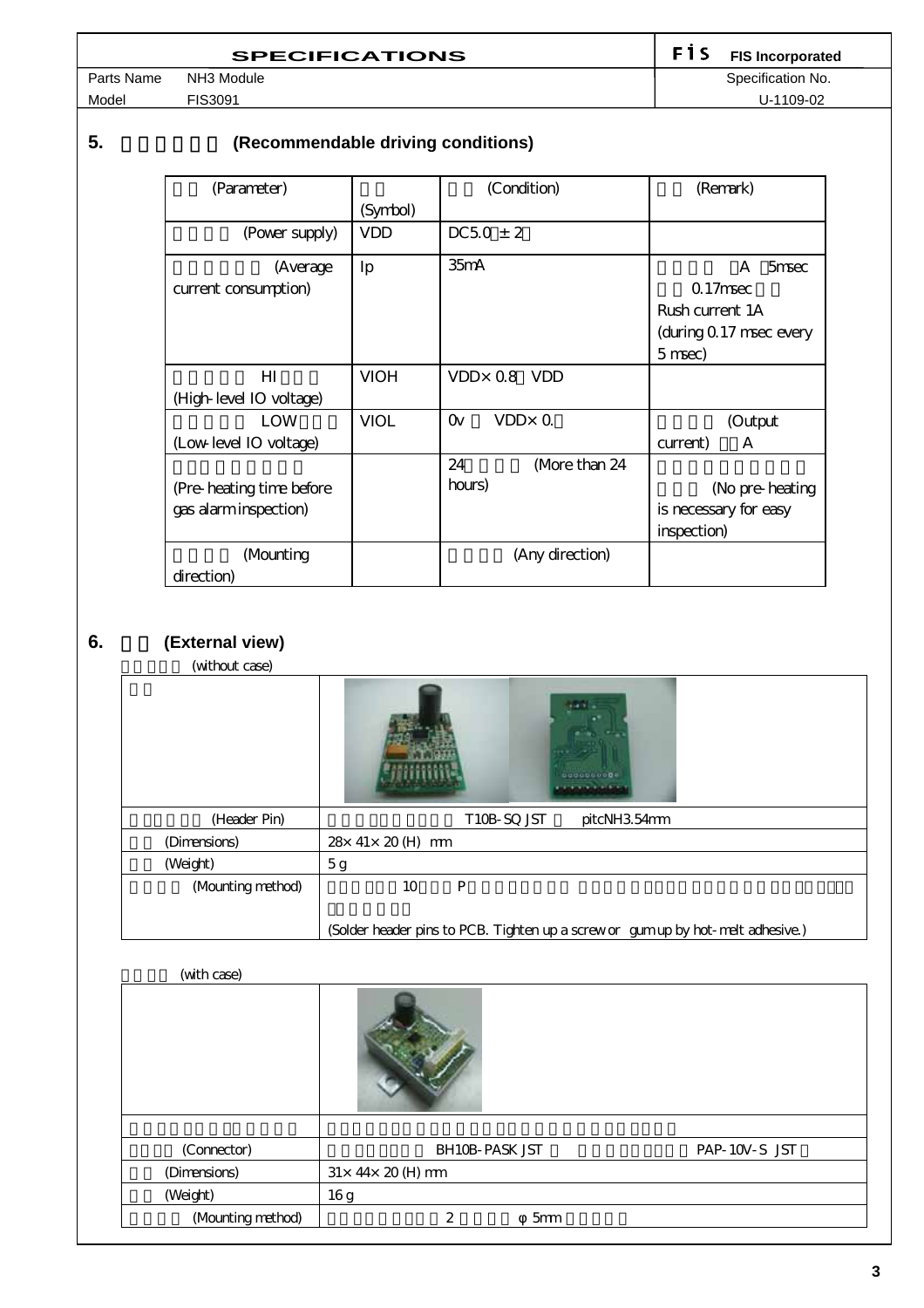# **SPECIFICATIONS**<br> **RH3** Module<br> **RH3** Module<br> **Specification No.**

Model FIS3091 U-1109-02

Parts Name NH3 Module Specification No.

### **7. Connector pin specifications**)

|                   |                         |          |                | (Functions)                                       |  |
|-------------------|-------------------------|----------|----------------|---------------------------------------------------|--|
| (N <sub>O</sub> ) | (Name)                  | (I/O)    | (Active)       |                                                   |  |
| 1                 |                         |          |                | DC $5.0x \pm 2\%$                                 |  |
| (VDD)             | (Power supply)          |          |                |                                                   |  |
| 2                 | <b>GND</b>              |          |                | DC 0                                              |  |
| (VSS)             |                         |          |                |                                                   |  |
| 3                 |                         |          | $\mathbf{L}$   | (Malfunction output)                              |  |
| (MAL)             | (Malfunction<br>output) | (Output) |                | (CMOS output)<br><b>CMOS</b>                      |  |
|                   |                         |          | <b>ON</b>      | (Malfunction output)                              |  |
|                   |                         | (Output) |                | (Open collector)                                  |  |
| 4                 |                         |          | $\mathbf{L}$   | (Gas alarmoutput)                                 |  |
| (Gas)             | (alarm output)          | (Output) |                | (CMOS output)<br><b>CMOS</b>                      |  |
|                   |                         |          | <b>ON</b>      | (Gas alarmoutput)                                 |  |
|                   |                         | (Output) |                | (Open collector)                                  |  |
| $\overline{5}$    |                         |          |                | (Non-use)                                         |  |
|                   | (Non-use)               |          |                |                                                   |  |
| 6                 |                         |          | H              | (Quality data output)                             |  |
| (SERIAL)          | (Non-use)               | (Output) |                |                                                   |  |
|                   |                         |          |                | (Serial output for sensor signal, used dates, the |  |
|                   | (For quality            |          |                | number of alarms)                                 |  |
|                   | confirmation            |          |                | <b>CMOS</b><br>(CMOS output)                      |  |
| $\overline{7}$    |                         |          | H              | (Quality data request)                            |  |
| (RST)             | (Non-use)               | (Input)  |                | (Pull-down)                                       |  |
|                   | (For quality            |          |                |                                                   |  |
|                   | confirmation)           |          |                |                                                   |  |
| 8                 |                         |          |                | (For factory setting)                             |  |
| (CAL)             | (Non-use)               |          |                |                                                   |  |
| 9                 | (Reset)                 |          | $\overline{L}$ | (Reset)                                           |  |
| (RESET)           |                         | (Input)  |                | (Pull-up)                                         |  |
| 10                |                         |          |                | (For factory setting)                             |  |
| (MODE)            | (Non-use)               |          |                |                                                   |  |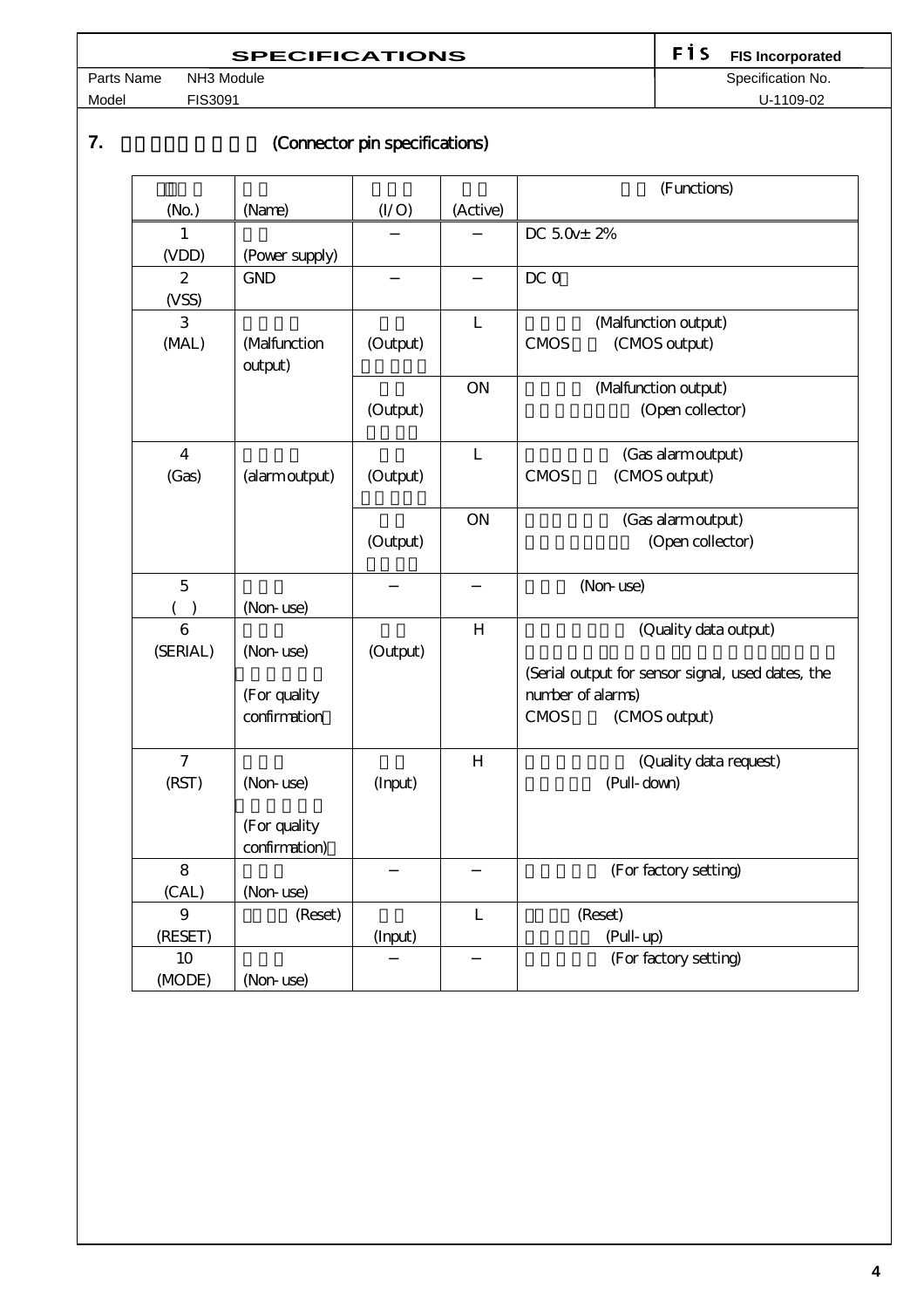|                                                                                                                                                                    |                             | <b>SPECIFICATIONS</b>                                                                                                                | FİS<br><b>FIS Incorporated</b> |
|--------------------------------------------------------------------------------------------------------------------------------------------------------------------|-----------------------------|--------------------------------------------------------------------------------------------------------------------------------------|--------------------------------|
| Parts Name                                                                                                                                                         |                             | NH3 Module                                                                                                                           | Specification No.              |
| Model                                                                                                                                                              |                             | FIS3091                                                                                                                              | U-1109-02                      |
| 8.                                                                                                                                                                 |                             | (Initial operation)                                                                                                                  |                                |
|                                                                                                                                                                    | 1.                          | 60                                                                                                                                   | <b>LED GREEN</b><br>0.5        |
|                                                                                                                                                                    |                             | (The early period of power- on for 60 seconds is sensor malfunction check and the warm up. LED(GREEN)<br>flashes for $0.5$ seconds.) |                                |
| $\mathbf{2}$<br>60<br>(After the early period for 7 seconds, the module shifts to "Normal surveillance mode" which continues until<br>power supply is turned off.) |                             |                                                                                                                                      |                                |
|                                                                                                                                                                    | $\mathcal{S}_{\mathcal{S}}$ | LED(GREEN)                                                                                                                           |                                |
| ("Normal surveillance mode": Green LED is lit.)                                                                                                                    |                             |                                                                                                                                      |                                |
| 9.<br>(Sensor driving specifications)                                                                                                                              |                             |                                                                                                                                      |                                |
|                                                                                                                                                                    | 1.                          | NH <sub>3</sub><br>exp-ALO1(SB                                                                                                       |                                |
|                                                                                                                                                                    |                             | (The equipped sensor model is exp-AL01(SB underdevelopment), detecting NH3)                                                          |                                |
|                                                                                                                                                                    | $\mathbf{2}$                |                                                                                                                                      |                                |
|                                                                                                                                                                    |                             | (Sensor heater voltage: PWM, Sensor circuit voltage: DC)                                                                             |                                |
|                                                                                                                                                                    | $\mathfrak{B}$              |                                                                                                                                      |                                |
|                                                                                                                                                                    |                             | (Temperature influence is compensated by a thermistor on the module.)                                                                |                                |
| 10.                                                                                                                                                                |                             | (Alarmspecifications)                                                                                                                |                                |

| (Item)                 | (Specification)                         | Renark)                   |
|------------------------|-----------------------------------------|---------------------------|
| (alarm)                | 0.04%<br>(Non-alarm)                    |                           |
|                        | $\Omega$ 1%<br>(Alarm)                  |                           |
| NH3                    |                                         |                           |
| $(Gas \text{ is NH3})$ | <b>FIS</b><br>(FIS outgoing inspection) | (Design value)            |
|                        | 0.004%<br>(Non-alarm)                   | 0.025%                    |
|                        | 0.040%<br>(Alarm)                       | (Alarmstarts at higher    |
|                        |                                         | than $0.025%$             |
|                        |                                         | 0.020%                    |
|                        |                                         | (Alarmstops at lower than |
|                        |                                         | 0.020%                    |
| (alarm                 | NH3006% 60<br>(Within 60                |                           |
| response)              | seconds for 0.06%NH3                    |                           |
| (Noise gas             | $100$ ppm                               |                           |
| influence)             | (Non-alarm for 100ppm of ethanol)       |                           |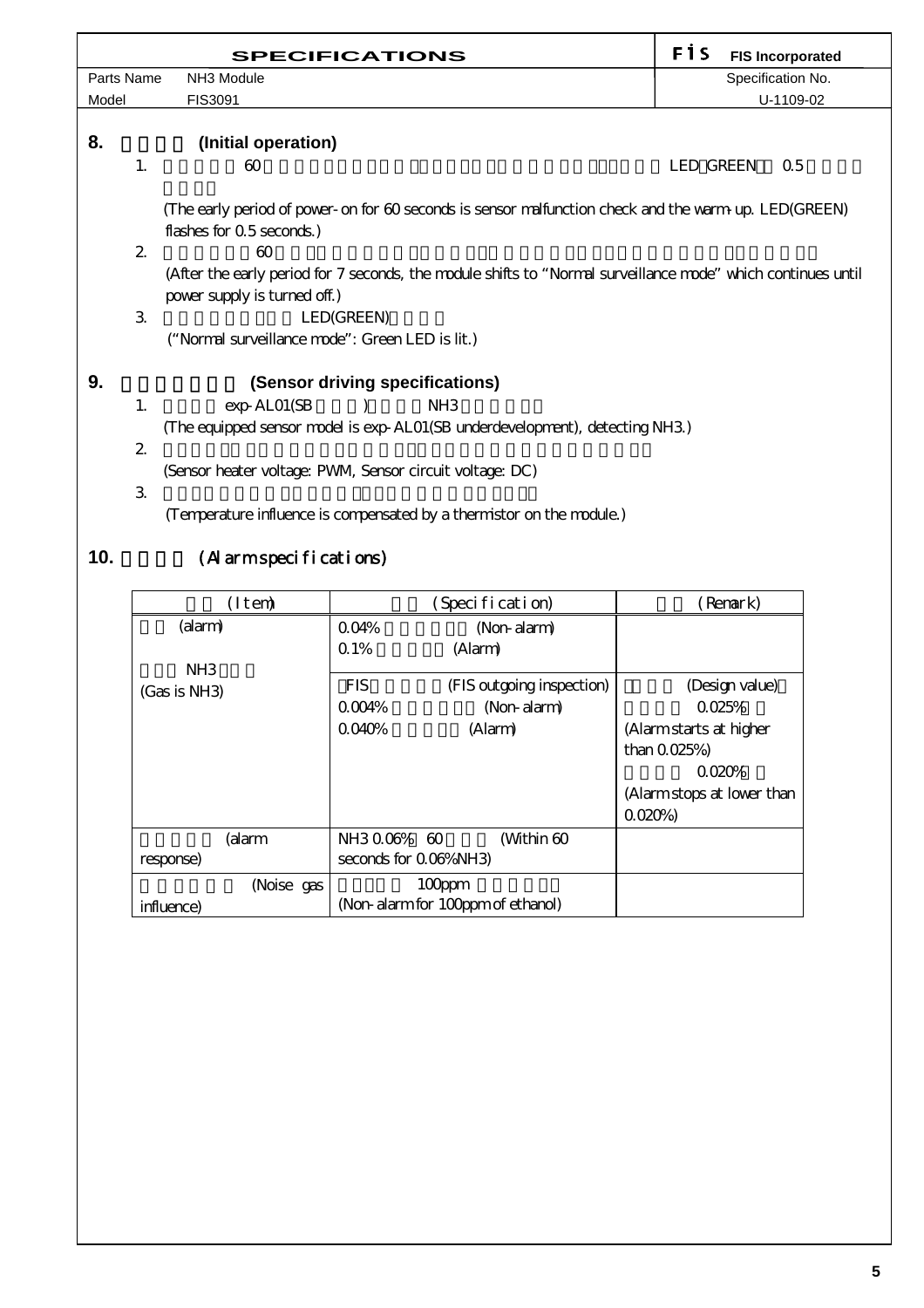| <b>SPECIFICATIONS</b> |                               |                                                                                                                                                                                                                                                                                                                                                                                                               | FİS  | <b>FIS Incorporated</b>                           |
|-----------------------|-------------------------------|---------------------------------------------------------------------------------------------------------------------------------------------------------------------------------------------------------------------------------------------------------------------------------------------------------------------------------------------------------------------------------------------------------------|------|---------------------------------------------------|
|                       | Parts Name<br>NH3 Module      |                                                                                                                                                                                                                                                                                                                                                                                                               |      | Specification No.                                 |
| Model                 |                               | FIS3091                                                                                                                                                                                                                                                                                                                                                                                                       |      | U-1109-02                                         |
| 11.<br>12.            | 1.<br>$2\,$<br>$\mathcal{S}$  | MAL (Mal function output)<br><b>LED</b><br>(Sensor is always checked for malfunction. In case of malfunction, red and green LEDs<br>alternatively blink at an interval of 0.25 seconds.)<br>(When the sensor returns to normal function, malfunction<br>signal is automatically cancelled.<br>is connected to a pull- up resistor in the module. If this terminal is not used, leave it open)<br><b>RESET</b> | 0.25 | (This terminal                                    |
|                       | 1.                            | Low                                                                                                                                                                                                                                                                                                                                                                                                           |      | ("Low" signal input                               |
|                       |                               | resets the function and re-start the function from the pre-heating mode.)                                                                                                                                                                                                                                                                                                                                     |      |                                                   |
|                       | $\mathbf{z}$                  |                                                                                                                                                                                                                                                                                                                                                                                                               |      | (This terminal                                    |
|                       |                               | is connected to a pull- up resistor in the module. If this terminal is not used, leave it open)                                                                                                                                                                                                                                                                                                               |      |                                                   |
|                       |                               |                                                                                                                                                                                                                                                                                                                                                                                                               |      |                                                   |
| 13.                   |                               | (CAL) (MODE) Non-use terminals                                                                                                                                                                                                                                                                                                                                                                                |      |                                                   |
|                       | 1.                            |                                                                                                                                                                                                                                                                                                                                                                                                               |      | (These terminals are prepared for factory. Do not |
|                       |                               | use them for mass production)                                                                                                                                                                                                                                                                                                                                                                                 |      |                                                   |
|                       | $\mathbf{z}$                  |                                                                                                                                                                                                                                                                                                                                                                                                               |      | (This terminal is connected to a pull-up          |
|                       |                               | resistor in the module. If this terminal is not used, leave it open.)                                                                                                                                                                                                                                                                                                                                         |      |                                                   |
| 14.                   | 1.                            | SERIAL (RST) (Quality data)                                                                                                                                                                                                                                                                                                                                                                                   |      |                                                   |
|                       |                               | <b>GND</b><br>VD.<br>(Gas sensor signal, used dates, and the number of alarms can be obtained through the SERIAL terminal for                                                                                                                                                                                                                                                                                 |      |                                                   |
|                       |                               | quality confirmation purpose only. No guarantee for mass-production use. Do not use this for                                                                                                                                                                                                                                                                                                                  |      |                                                   |
|                       |                               | mass-production. These I/O don t connect to VD and GND.)                                                                                                                                                                                                                                                                                                                                                      |      |                                                   |
|                       | $\mathbf{2}% ^{2}/\mathbf{2}$ | <b>RST</b><br>H <sub>I</sub><br><b>SERIAL</b><br>75msec                                                                                                                                                                                                                                                                                                                                                       |      |                                                   |
|                       |                               |                                                                                                                                                                                                                                                                                                                                                                                                               |      |                                                   |
|                       | $\mathfrak{Z}$                | ("HI" input to RST terminal for more than 75 msec releases one set of latest serial data.)<br>9600bps 8bit                                                                                                                                                                                                                                                                                                    |      | 5vDC ASCII<br>$\overline{O}$                      |
|                       |                               | Hi                                                                                                                                                                                                                                                                                                                                                                                                            |      |                                                   |
|                       |                               | (Transmitting protocol: 9600bps, 8bit, none parity, stop bits 1, no flow control, 0 to 5V DC, ASCII, Active Hi)                                                                                                                                                                                                                                                                                               |      |                                                   |
|                       | $\overline{4}$                | (SERIAL)<br>Reverse the output of terminal (SERIAL) with a transistor to see the serial output in Hyper Terminal.                                                                                                                                                                                                                                                                                             |      |                                                   |
|                       |                               |                                                                                                                                                                                                                                                                                                                                                                                                               |      |                                                   |
|                       |                               | DTA114EKA<br>2 VSS<br>3 MAL<br>4 GAS<br>10K<br>6 SERIAL<br>/ RTS<br>8 CAL<br>9 RESET<br>10 MODE<br>SenatOutput<br>DataRequestSwitch                                                                                                                                                                                                                                                                           |      |                                                   |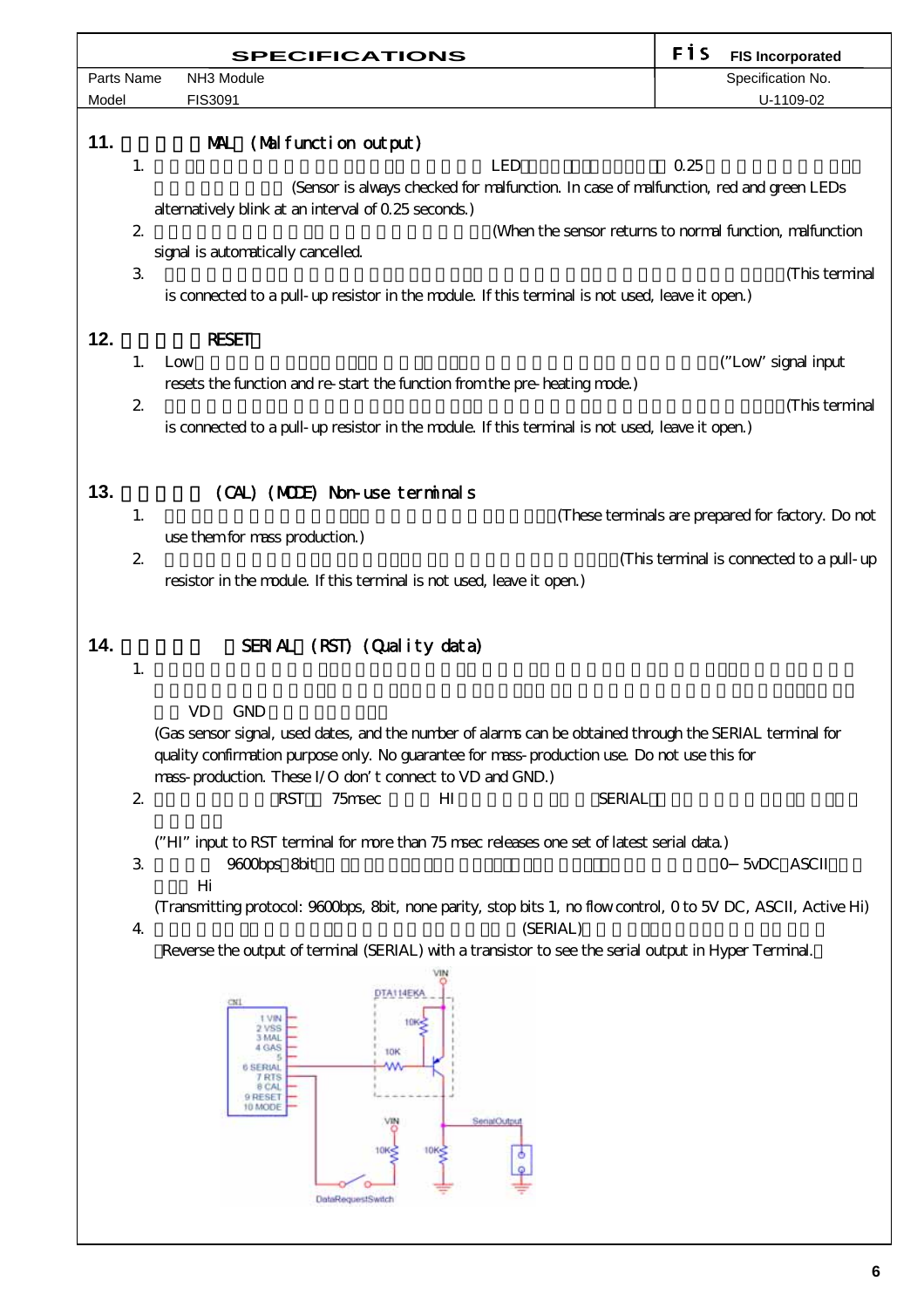| <b>SPECIFICATIONS</b> |            |  | <b>F</b> 1 S FIS Incorporated |
|-----------------------|------------|--|-------------------------------|
| Parts Name            | NH3 Module |  | Specification No.             |
| Model                 | FIS3091    |  | U-1109-02                     |

 $5.$ 

(Contents of SERIAL output)

|             | (Byte No.)                | (Value)             | (Contents)                                     |
|-------------|---------------------------|---------------------|------------------------------------------------|
| <b>HGas</b> | $\overline{3}$<br>$\circ$ | 4 byte ASCII string | 0739)<br>(Compensated sensor data (e.g. 0739)) |
|             | 4                         | OxO9                | Tab                                            |
| temp        | 5<br>$\overline{7}$       | 3 byte ASCII string | $(-+25)$ (Temperature (e.g. $+25$ ))           |
|             | 8                         | OxO9                | Tab                                            |
| date        | $12 \overline{ }$<br>9    | byte ASCII string   | 9999 (Used dates (O to<br>O                    |
|             |                           |                     | 9999))                                         |
|             | 13                        | OxO9                | Tab                                            |
| GAS         | - 15<br>14                | 2 byte ASCII string | 99 (The number alarm (0 to<br>$\Omega$         |
|             |                           |                     | 99))                                           |
|             | 16                        | OxO9                | Tab                                            |
| stat        | 18<br>17                  | 2 byte ASCII string | (Status code)                                  |
|             | 19<br>20                  | OxOD OxOA           | CR/LF                                          |

(An example of serial signal)

| Rev FOO1 FIS3091 |                |      |              |   |  |
|------------------|----------------|------|--------------|---|--|
| Cal[abs] 500     |                |      |              |   |  |
|                  | HGAS temp date |      | GAS stat     |   |  |
|                  | $0930 +23000$  |      | $\Omega$     | ന |  |
| റാരാ             | $+23$          | ന്നറ | <sub>m</sub> | ന |  |
| ന്ദുറ            | $+23$          | m o  | œ            | ന |  |

# (Meaning of data)

| Rev         | (Software No.)                          |
|-------------|-----------------------------------------|
| Cal[abs]    | (Sensor data at iso-butane calibration) |
| <b>HGAS</b> | (sensor data)                           |
| temp        | (Temperature)                           |
| date        | (Used dates)                            |
| <b>GAS</b>  | (The number of alarms)                  |
| Stat        | (Status)                                |
|             |                                         |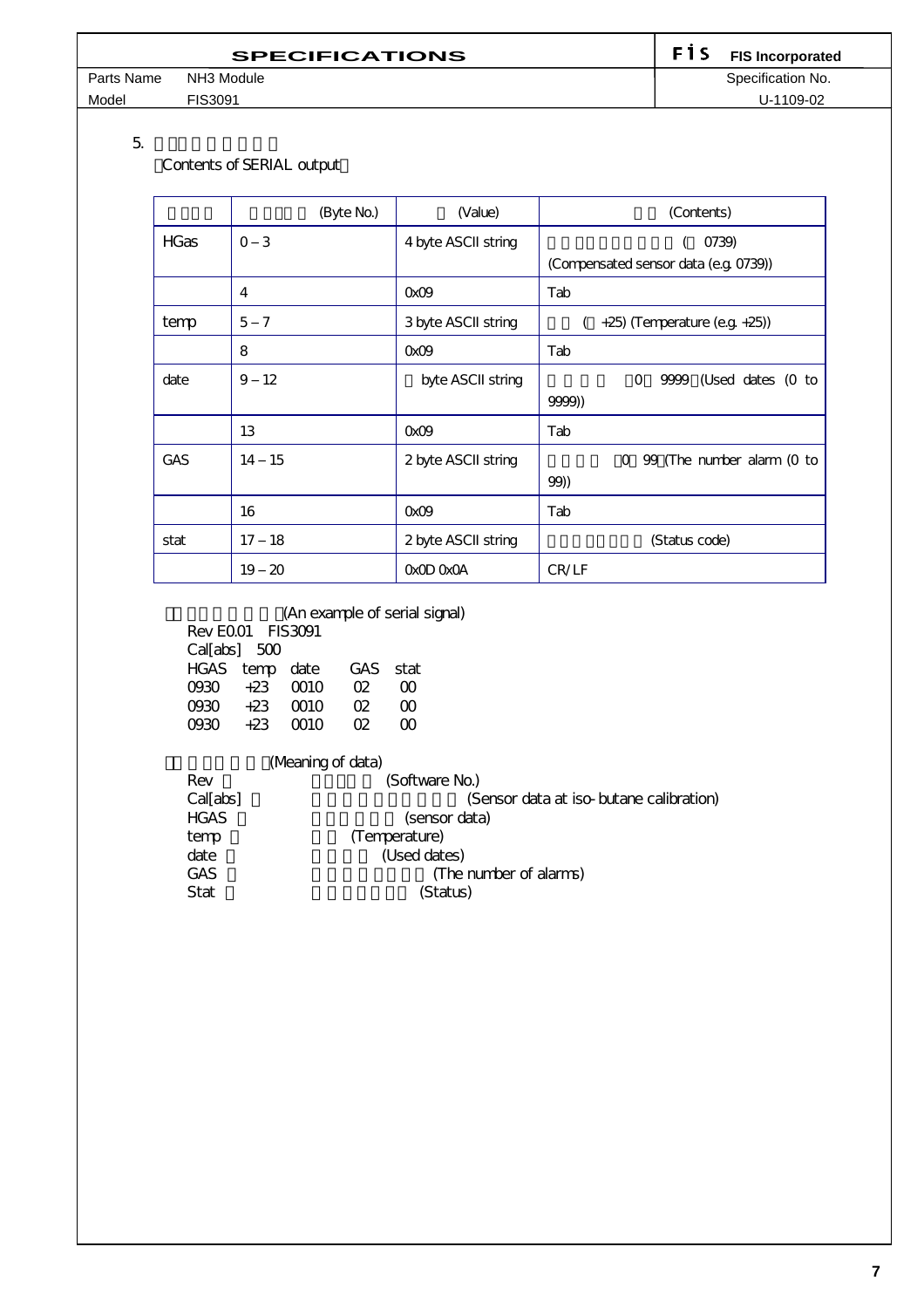| <b>SPECIFICATIONS</b> |            |  | <b>FIS Incorporated</b> |
|-----------------------|------------|--|-------------------------|
| Parts Name            | NH3 Module |  | Specification No.       |
| Model                 | FIS3091    |  | U-1109-02               |

15. LED (LED output specifications)

| Item              | Contents                                                                                                                  |
|-------------------|---------------------------------------------------------------------------------------------------------------------------|
| Initial operation | GREEN 0.5<br>GREEN blinks at an interval of 0.5 sec. RED off (Quick GREEN blink))                                         |
| Normal operation  | <b>GREEN</b><br>GREEN lit, RED off (GREEN lit)                                                                            |
| Malfunction       | RED 0.25<br><b>GREEN</b><br>GREEN and RED alternatively blink at an interval of 0.25 sec. (GREE/RED<br>alternative blink) |
| Gas<br>Gas alarm  | <b>GREEN</b><br>RED 1<br>GREEN and RED blinks at the same interval of one second (ORANGE blink)                           |

# 16. **(Mechanical characteristics)**

| NO           |                   | (Contents, conditions)                               | (Criteria)                         |
|--------------|-------------------|------------------------------------------------------|------------------------------------|
|              | (Parameter)       |                                                      |                                    |
| 1            |                   |                                                      | 9.8N(1)<br>(More than              |
|              | (Tensile strength | Between gas sensor and PCB, and connector<br>and PCB | $9.8N$ $(1kgf)$                    |
| $\mathbf{2}$ | (Vibration)       | $1.3g$ (Acceleration: $1.3G$ )                       | (Should                            |
|              |                   | 5 500Hz (Frequency range: 5 to                       | satisfy the alarm specifications.) |
|              |                   | 500Hz                                                |                                    |
|              |                   | (Condition of changing                               |                                    |
|              |                   | the sweep: Logarithmic)                              |                                    |
|              |                   | 3<br>$X, Y, Z$ (Direction of                         |                                    |
|              |                   | vibration: $3$ dimensions $(X, Y, Z)$                |                                    |
|              |                   | (Duration of sweep: 40min)<br>40                     |                                    |
|              |                   | (Duration: 1hr<br>1                                  |                                    |
|              |                   | of each direction)                                   |                                    |
| 3            | (Drop             | (Free release from the                               | (Should                            |
|              | and impact)       | height of 1m)                                        | satisfy the alarm specifications.) |
|              |                   | (Floor material:                                     |                                    |
|              |                   | Concrete)                                            |                                    |
|              |                   | (Number of drops: 3 times)                           |                                    |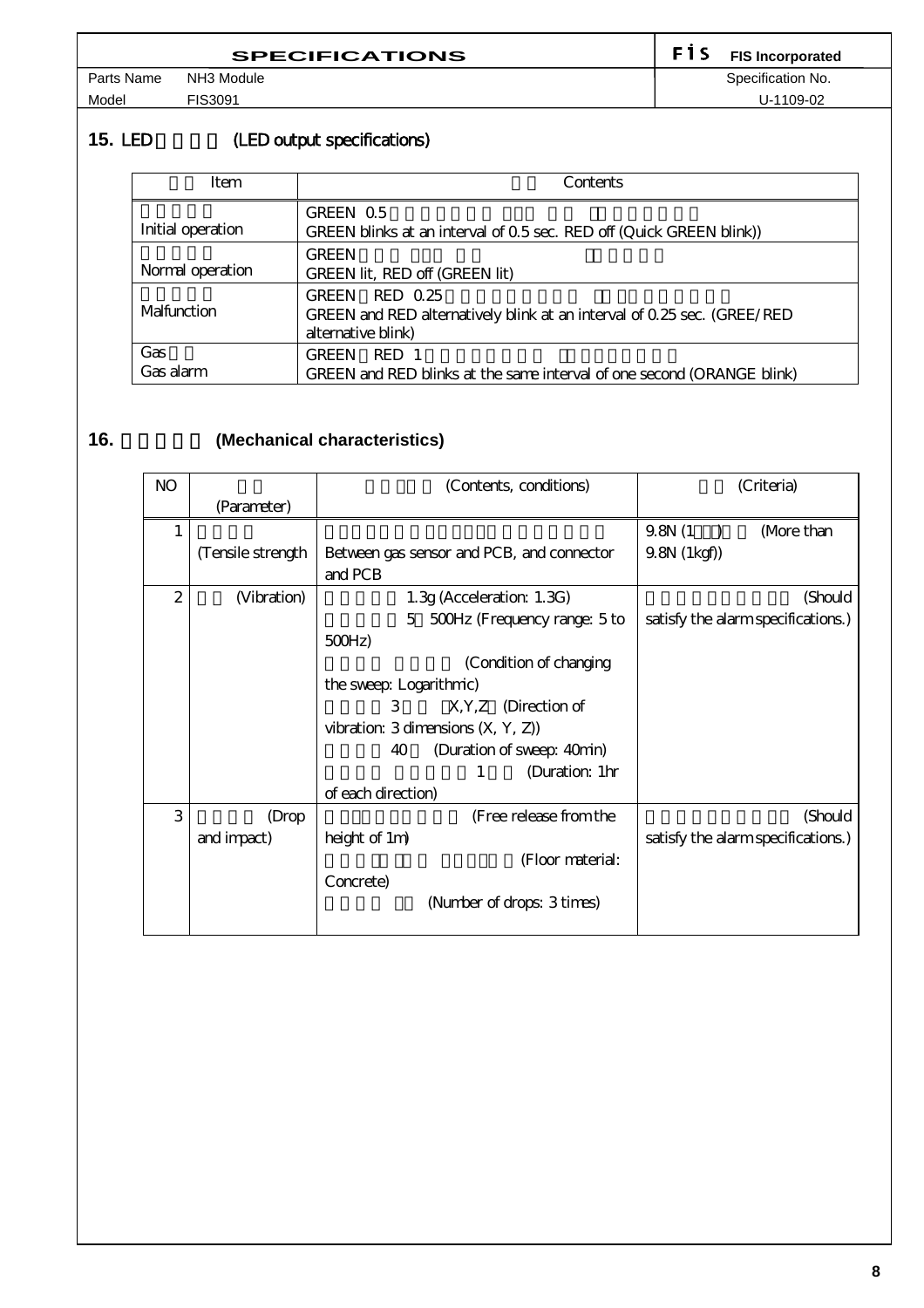| <b>SPECIFICATIONS</b>                                                                      | FİS<br><b>FIS Incorporated</b>        |  |  |  |  |
|--------------------------------------------------------------------------------------------|---------------------------------------|--|--|--|--|
| Parts Name<br>NH3 Module                                                                   | Specification No.                     |  |  |  |  |
| Model<br>FIS3091                                                                           | U-1109-02                             |  |  |  |  |
| 17.<br>(Model No. and production lot No.)                                                  |                                       |  |  |  |  |
| (A label showing the model No. and production lot No. as below is attached on the module.) |                                       |  |  |  |  |
| <b>FIS3091</b><br>XXXX                                                                     | (Model No.)                           |  |  |  |  |
| Y Y M M - D D                                                                              | (Production lot No.)                  |  |  |  |  |
|                                                                                            | YY:<br>(Two lower digits of           |  |  |  |  |
|                                                                                            | production calendar year)             |  |  |  |  |
|                                                                                            | ; 01~12 (Month, 01 to 12)<br>MM       |  |  |  |  |
|                                                                                            | DD:<br>; 01~99 (Tracing No. 01 to 99) |  |  |  |  |
|                                                                                            |                                       |  |  |  |  |
| 18.<br>(Anti-humidity material)                                                            |                                       |  |  |  |  |
| (Anti-humidity material is painted on the necessary parts of the module.)                  |                                       |  |  |  |  |
|                                                                                            |                                       |  |  |  |  |
| 19.<br>(Timing chart)                                                                      |                                       |  |  |  |  |
| The timing chart is non-disclosure for the know-how and intellectual property protection.  |                                       |  |  |  |  |
|                                                                                            |                                       |  |  |  |  |
|                                                                                            |                                       |  |  |  |  |
|                                                                                            |                                       |  |  |  |  |
|                                                                                            |                                       |  |  |  |  |
|                                                                                            |                                       |  |  |  |  |
|                                                                                            |                                       |  |  |  |  |
|                                                                                            |                                       |  |  |  |  |
|                                                                                            |                                       |  |  |  |  |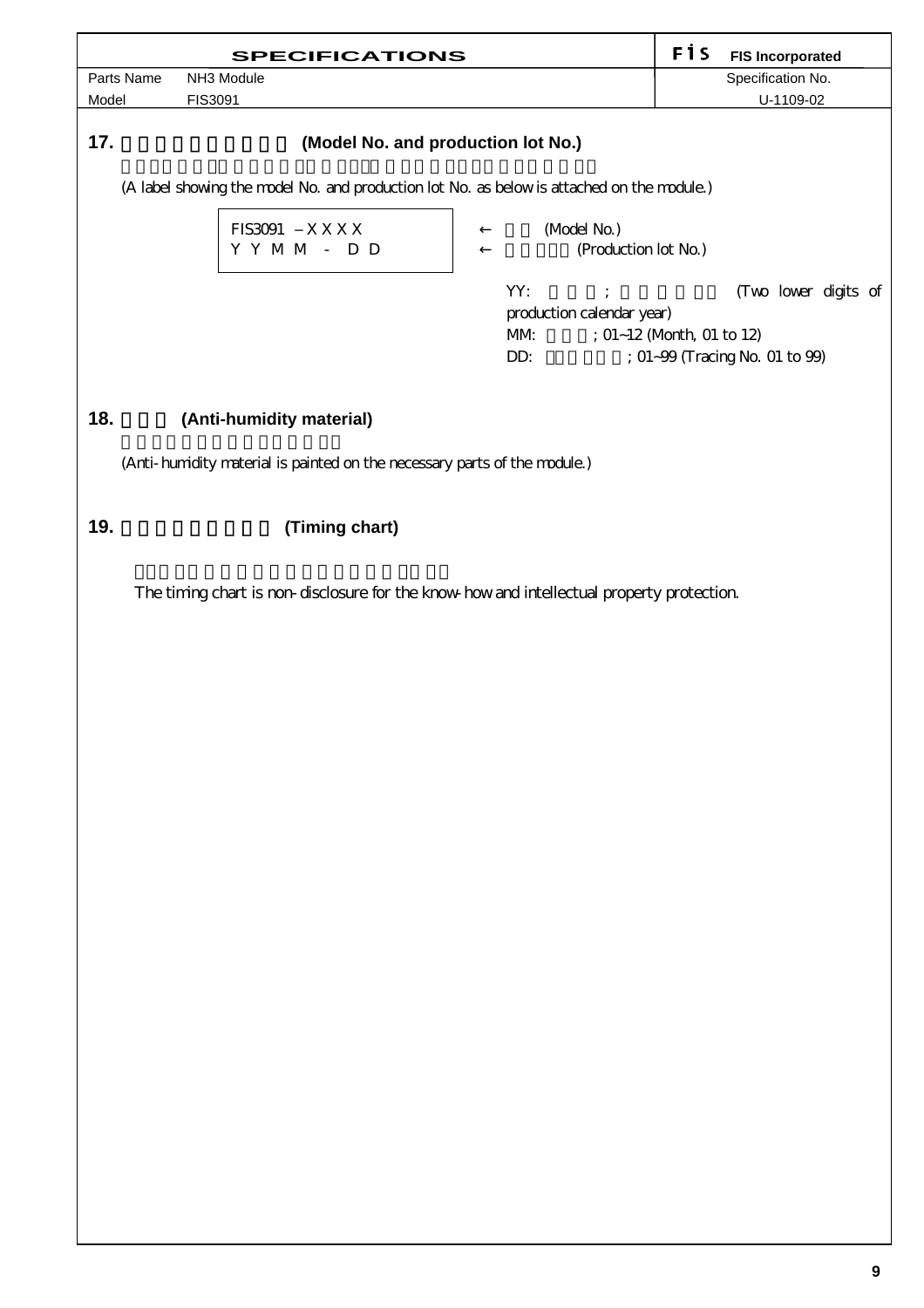

**10**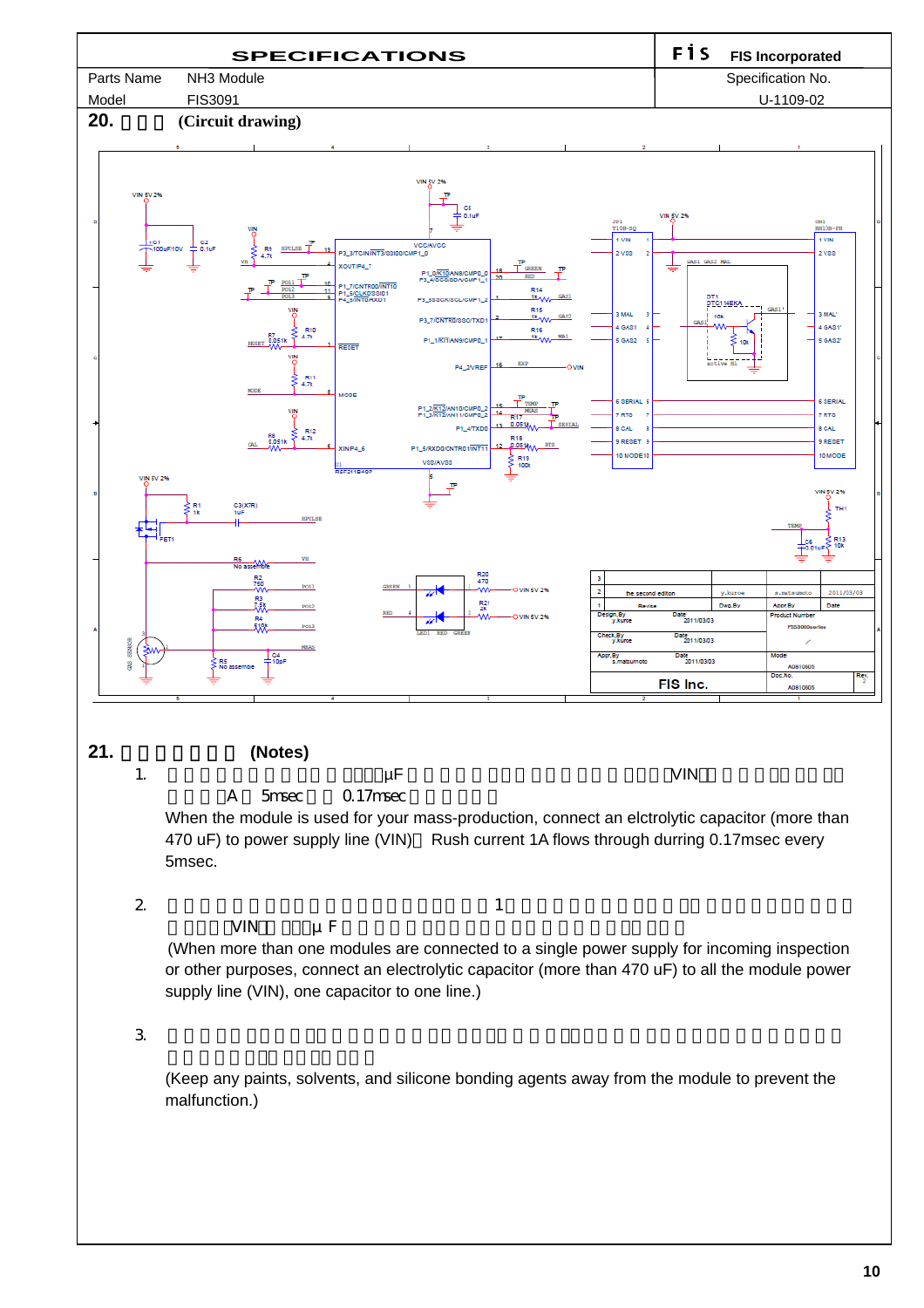|       |                                                                                                                             | <b>SPECIFICATIONS</b>                 | FİS<br><b>FIS Incorporated</b> |  |
|-------|-----------------------------------------------------------------------------------------------------------------------------|---------------------------------------|--------------------------------|--|
|       | Parts Name                                                                                                                  | NH <sub>3</sub> Module                | Specification No.              |  |
| Model |                                                                                                                             | <b>FIS3091</b>                        | U-1109-02                      |  |
| 22.   |                                                                                                                             | (Related documents)                   |                                |  |
|       |                                                                                                                             | (Packaging (under preparation))       |                                |  |
|       | $\mathbf{2}$                                                                                                                | (Product drawing (under preparation)) |                                |  |
| 23.   | (Quality assurance)<br>(This product shall keep the basic performance as a gas sensor module for a period of 7 years.)      |                                       |                                |  |
| 24.   | (Handling of this specification)                                                                                            |                                       |                                |  |
|       | (This specification shall be exchanged between customer and FIS Inc.)                                                       |                                       |                                |  |
|       | (Other contents than specified in this specification shall be decided through mutual consultation between both<br>parties.) |                                       |                                |  |

(All or a part of this specification shall not be disclosed to any third parties without advance consent of the other party. The above mentioned third party excludes agent.)



## 25. **25. Considering Sensitivity Dependency of Sensor, reference)**

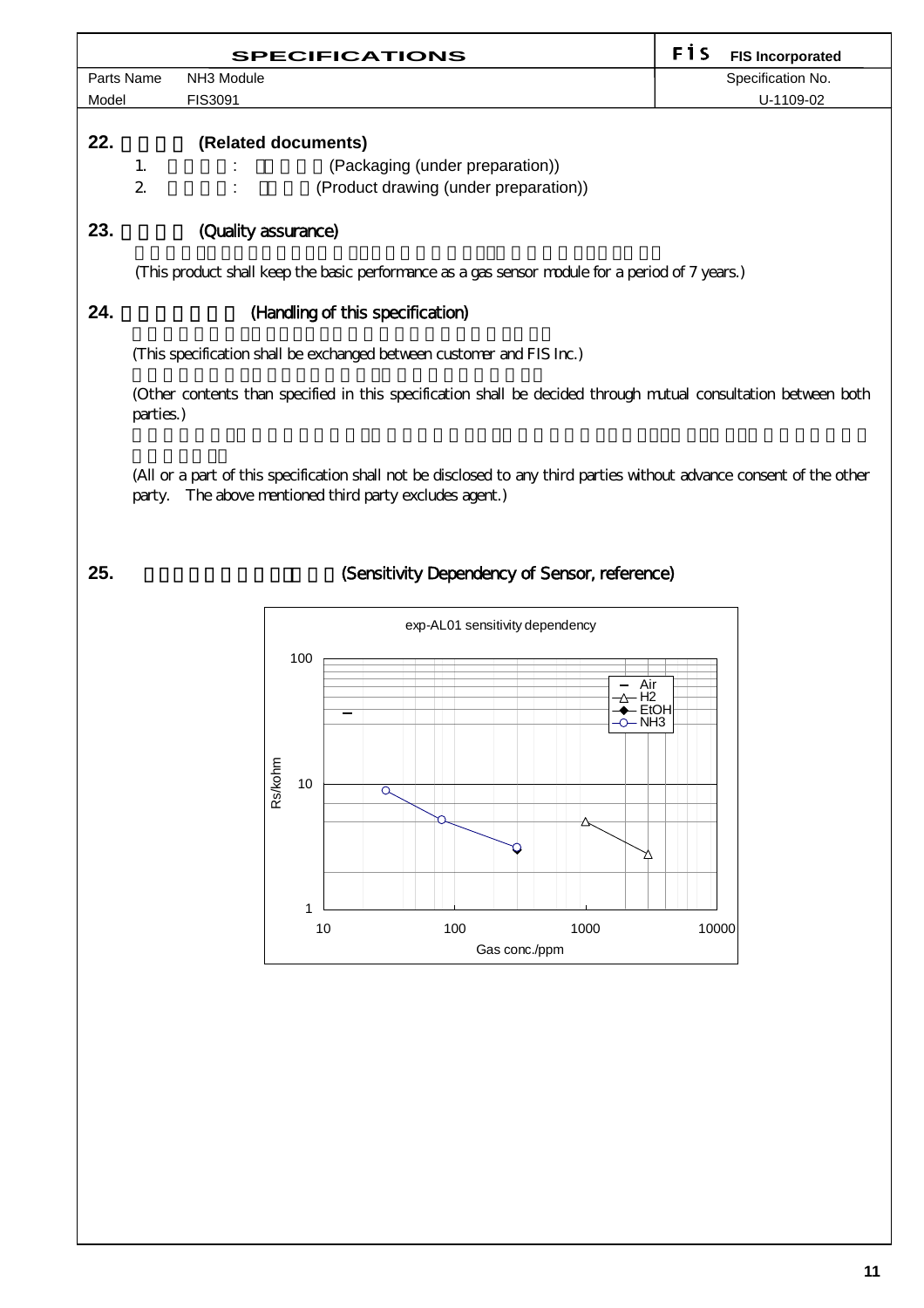